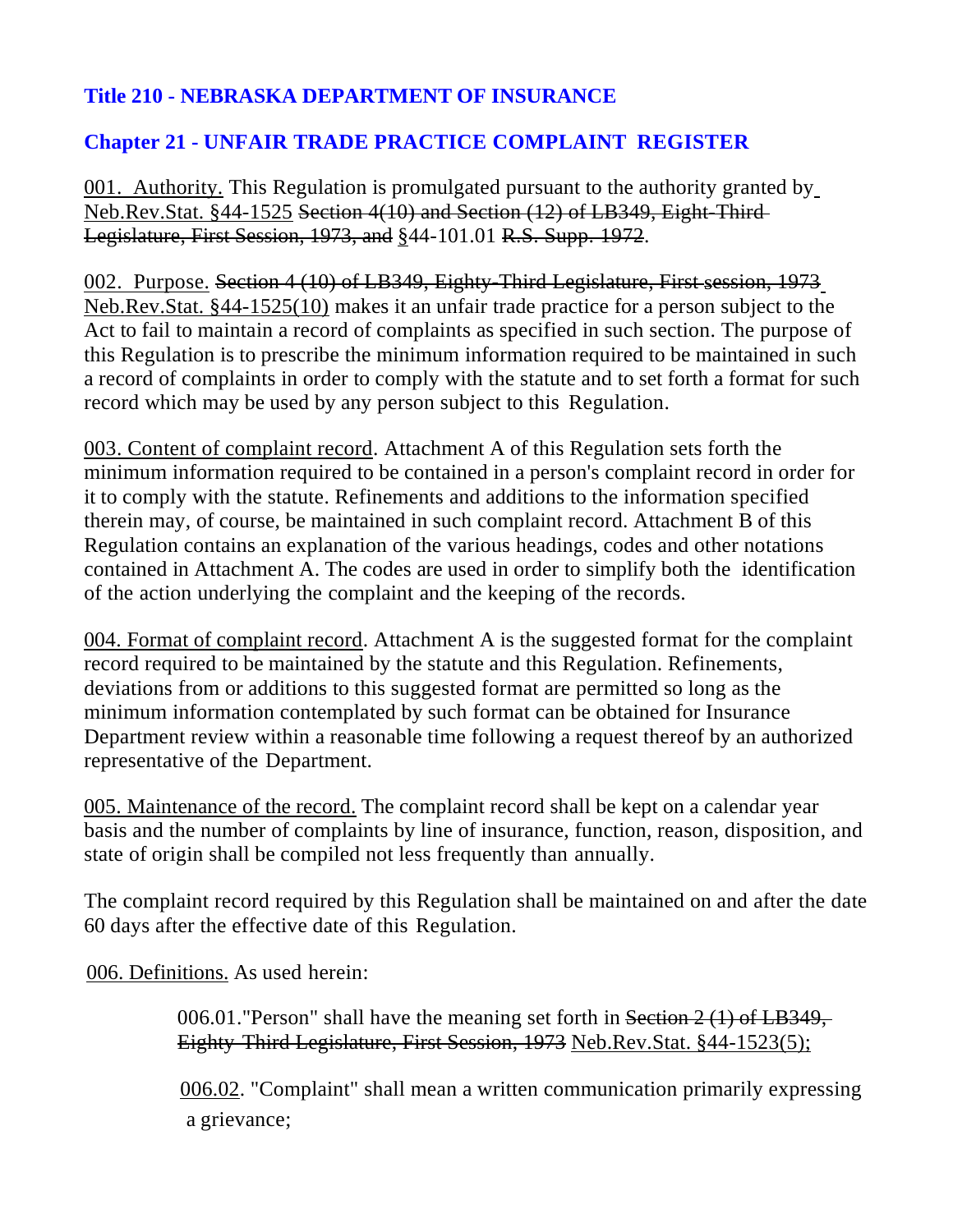006.03. "Insurance Department Complaint" shall mean a written communication regarding a complaint transmitted by the Insurance Department.

007. Effective date. This Regulation is effective on November 1, 1973.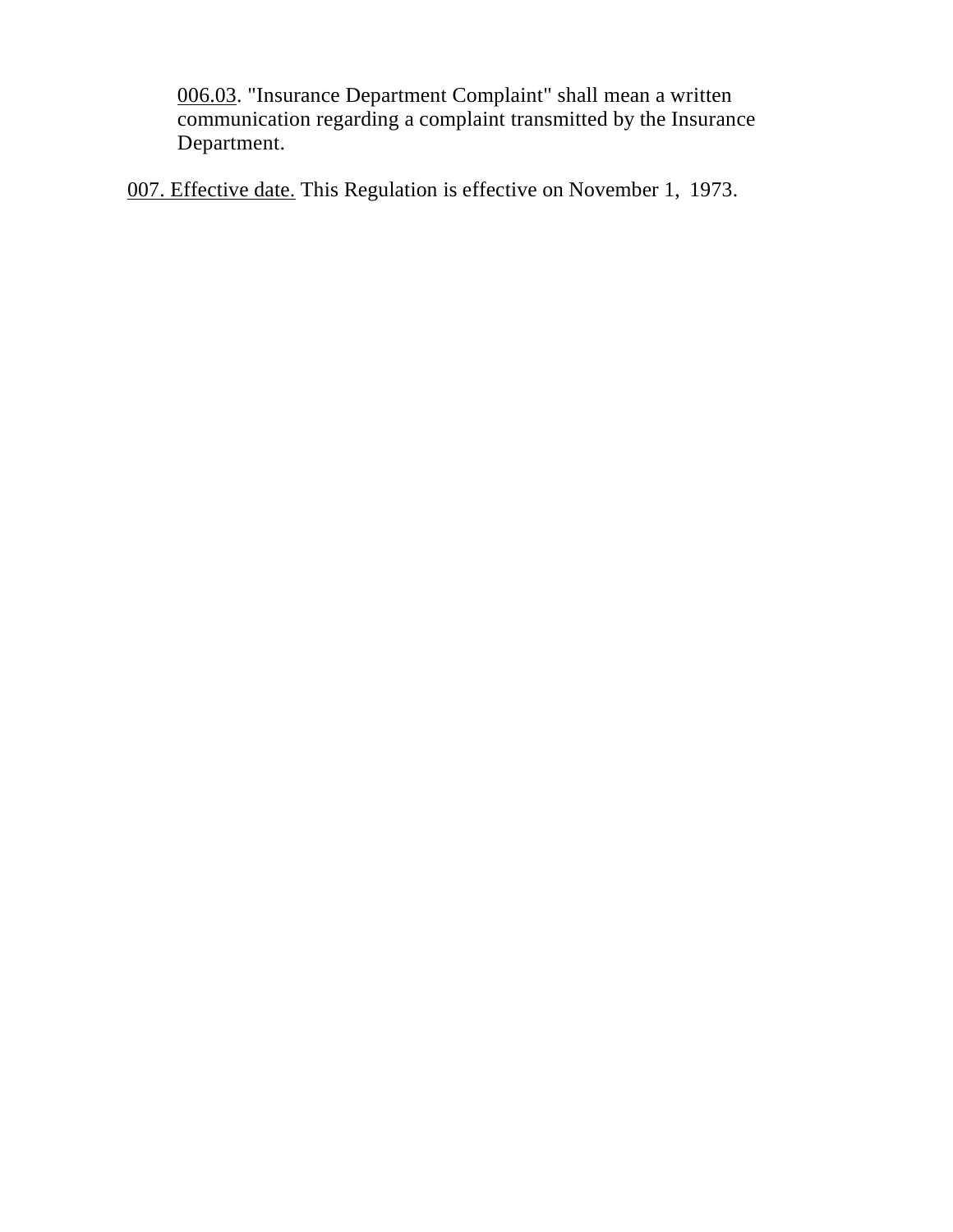#### Title 210 - NEBRASKA DEPARTMENT OF INSURANCE Chapter 21 - UNFAIR TRADE PRACTICE COMPLAINT REGISTER

### ATTACHMENT A

### COMPLAINT RECORD

| Column<br>A                     |                         | Column<br>В    | Column<br>С | Column<br>D                   | Column<br>E      | Column<br>F | Column<br>G             | Column<br>Н     |
|---------------------------------|-------------------------|----------------|-------------|-------------------------------|------------------|-------------|-------------------------|-----------------|
| Company<br>Identification       | <b>Function</b><br>Code | Reason<br>Code | Line Type   | Company<br><b>Disposition</b> | Date<br>Received | Date Closed | Insurance<br>Department | State of Origin |
| (Agent's<br>Number)             |                         |                |             | After<br>Complaint<br>Receipt |                  |             | Complaint               |                 |
| (Staff<br>Adjuster's<br>Number) |                         |                |             |                               |                  |             |                         |                 |
| (Independent<br>Adjuster)_      |                         |                |             |                               |                  |             |                         |                 |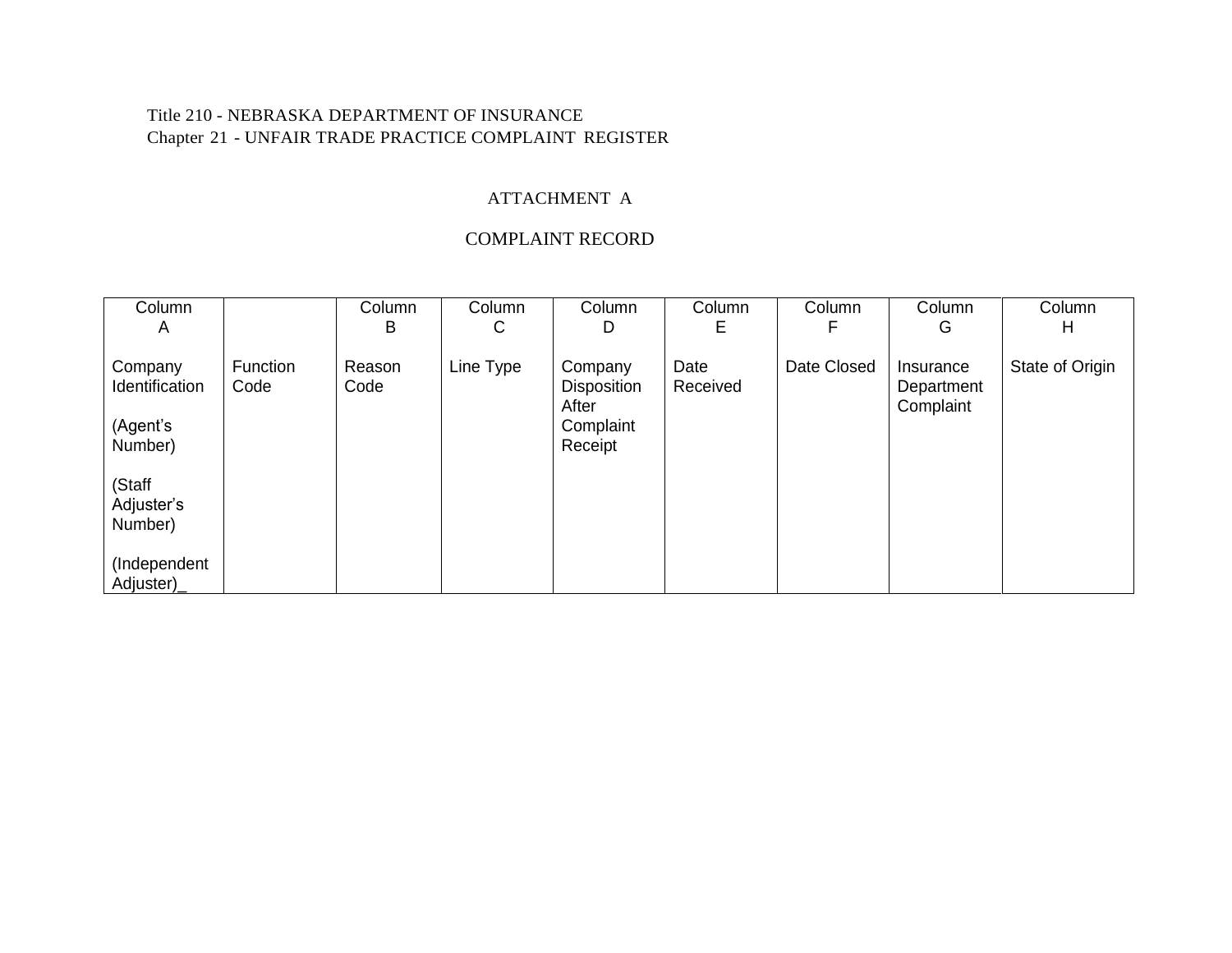## ATTACHMENT B

## EXPLANATION OF COMPLAINT RECORD

Column

A. Company Identification Number. As noted, this refers to the identification number of the complaint and shall also include the license number or other means of identifying any licensee of the Insurance Department (such as agent, adjuster or independent adjuster) that may have been involved in the complaint.

Function Code. Complaints are to be classified by function(s) of the company involved. Separate classifications are to be maintained for underwriting, marketing or sales, claims, policyholder service and miscellaneous.

Reason Code. Complaints are also to be classified by the nature of the complaint. The following is the classification required for each function specified above:

- (1) Underwriting
	- (a) Company underwriting

(b) individual's application underwriting (this refers to any complaint where misrepresentations or declarations in an application for insurance resulted in company action involved in the complaint)

- (c) Cancellation
- (d) Rescission
- (e) Non-renewal
- (f) Premiums and rating
- (g) Delays
- (h) Refusal to insure
- (i) Miscellaneous (not covered by above)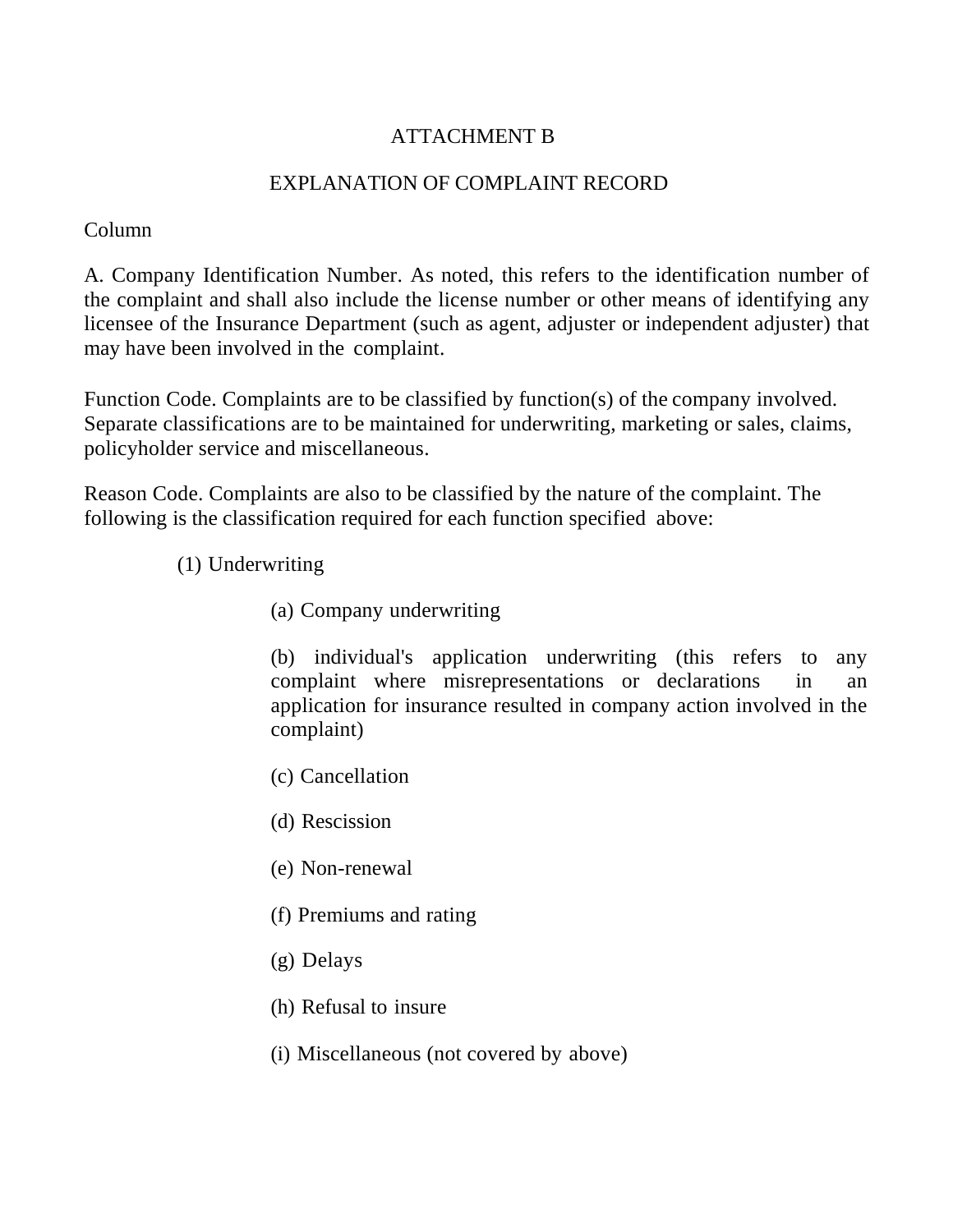- (2) Marketing and Sales
	- (a) General advertising

(b)Mass marketing advertising - (advertising which is essentially directed to reach more people than in a one-to-one relationship)

(c)Agent handling

- (d) Replacement
- (e) Dividend illustration
- (f) Delays
- (g) Alleged misleading statement or misrepresentation
- (h) Miscellaneous (not covered by above)
- (3) Claims
	- (a) Claims procedure
	- (b) Delays
	- (c) Unsatisfactory settlements

 (d) Natural disaster adjusting (hurricane or flood situations or other situations which produce a large number of claims)

- (e) Unsatisfactory settlement offer
- (f) Denial of claim
- (g) Miscellaneous (not covered by above)
- (4) Policyholder service
	- (a) Failure to respond
	- (b) Delays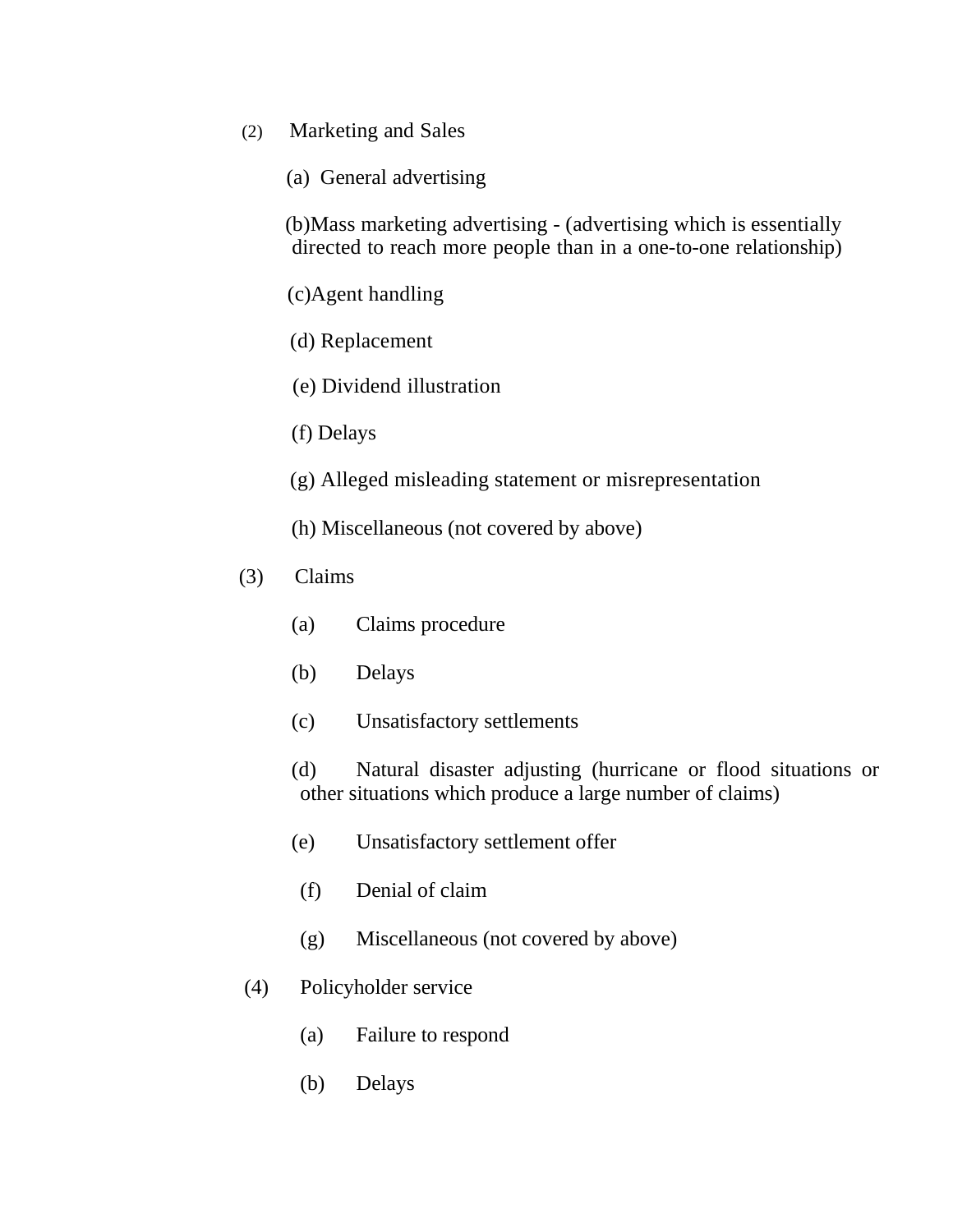- (c) Miscellaneous (not covered by above)
- (5) Miscellaneous
- C. Line Type. Complaints are to classified according to the line of Insurance involved, as follows:
- (1) Automobile
- (2) Fire
- (3) Homeowners Farmowners
- (4) Crop
- (5) Inland Marine
- (6) Individual Life
- (7) Group Life
- (8) Annuities
- (9) Individual Health Accident & Sickness
- (10) Group Health Accident and Sickness
- (11) Workman's Compensation
- (12) Liability Insurance other than Automobile
- (13) Mobile Homeowners
- (14) Miscellaneous (not covered by above)

 D. Company Disposition After Receipt. The complaint record shall note the disposition of the complaint. The following examples illustrate the type of information called for, but are not intended to be required language nor to exhaust the possibilities: corrective action was take; no action was deemed necessary; or a satisfactory explanation was given to the complainant. If the company wishes it may use a code for entries in this column.